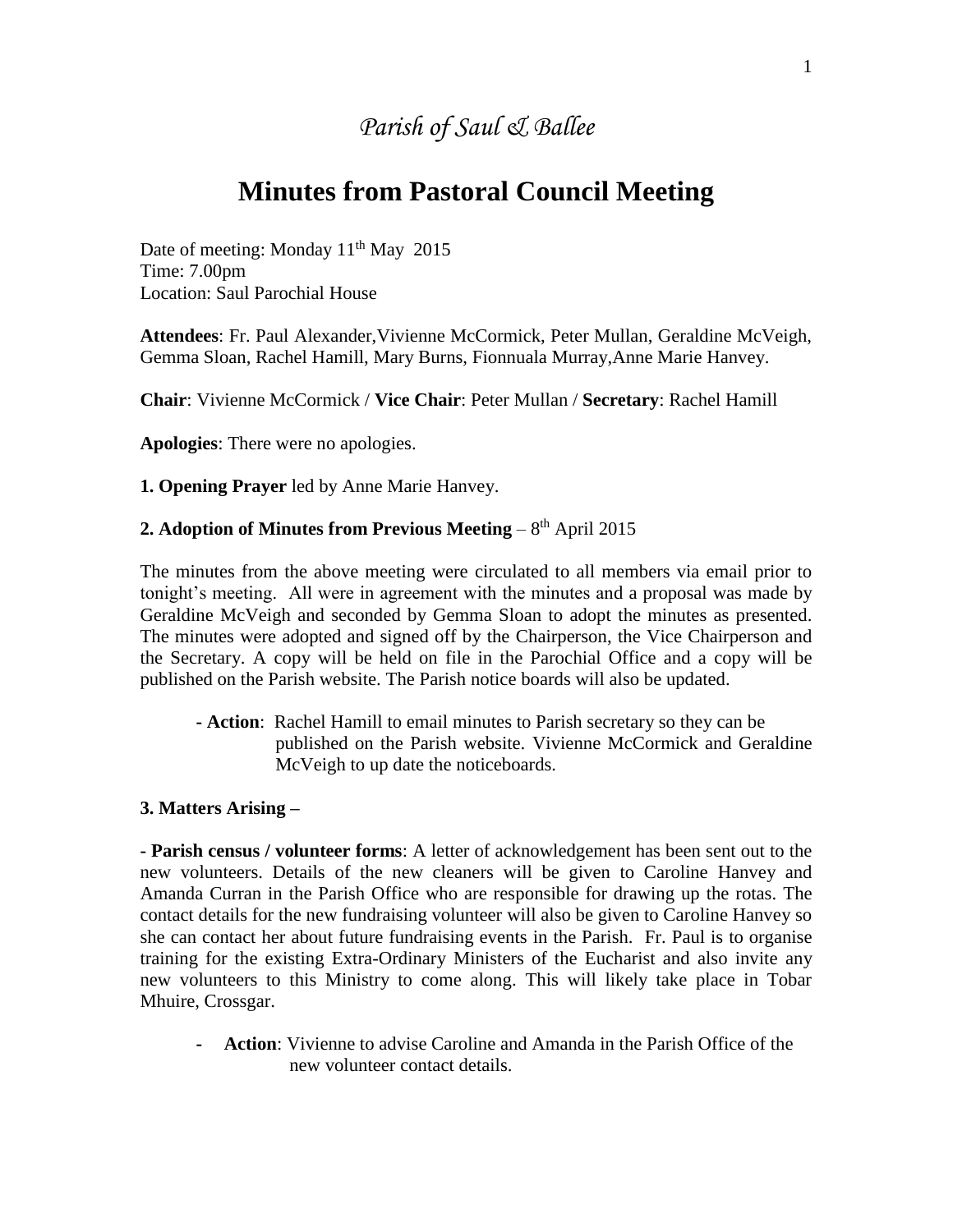**- Action**: Fr. Paul to organise the relevant training for the Extra Ordinary Ministers of the Eucharist.

**- Donation boxes:** Vivienne and Geraldine have put up the picture frames for candle and flower donations in St Patrick's Church, Saul. Picture frames for candle and flower donations were also erected in St. Joseph's Church, Ballycruttle and St. Tassach's Church, Carlin.

**- Action**: No further action required.

**- Parish Newsletter**: Following discussions it was agreed to postpone publication of the next issue to the end of June. This will allow an article to be included on Saul Sunday. Peter Mullan was asked if he would write an article on Saul Sunday for the Newsletter. Peter kindly said that he would consider writing an article but that he can not commit to anything at the present moment. Other articles that had been proposed for the next newsletter are on the Safeguarding Committee and John Paul II Awards. Fionnuala Murray had previously submitted an article on the Safe Guarding committee to Vivienne McCormick to be included in the Newsletter.

- **Action**: Anne Marie to email article on the John Paul II awards to Vivienne.

**- Saul Mountain Committee**: Peter updated the Pastoral Council on the works the Mountain Committee and volunteers were carrying out to prepare for the forthcoming "Saul Sunday" on the 8<sup>th</sup> June. The Banners and posters will be put up shortly along with notices in the local Parish bulletins.

**- Action**: Peter to arrange for the relevant publicity ie banners, posters etc to be erected.

**- Notice boards:**The noticeboards are now up and running.

- **Action**: No further action required.

**- Painting of Ballycruttle Church**: Fr Paul advised the Parish Pastoral Council members at tonight's meeting that as this item involves Parish Finances it is not within the remit of the Pastoral Council so it should be removed from our agenda. This is an item that can be taken up by the Parish Finance Committee.

- **Action**: No further action required by the Pastoral Council.

**- Pastoral Council Retreat**: Went ahead on Saturday 11<sup>th</sup> April 2015 in Tobar Mhuire, Crossgar and was a very successful day. It was a joint retreat with the Parish Pastoral Council from LoughShore, all agreed it was useful to meet another Pastoral Council to share ideas and gain inspiration from each other. Jim Deeds led the day and as always was very professional and thought inspiring in his presentations. Vivienne advised all